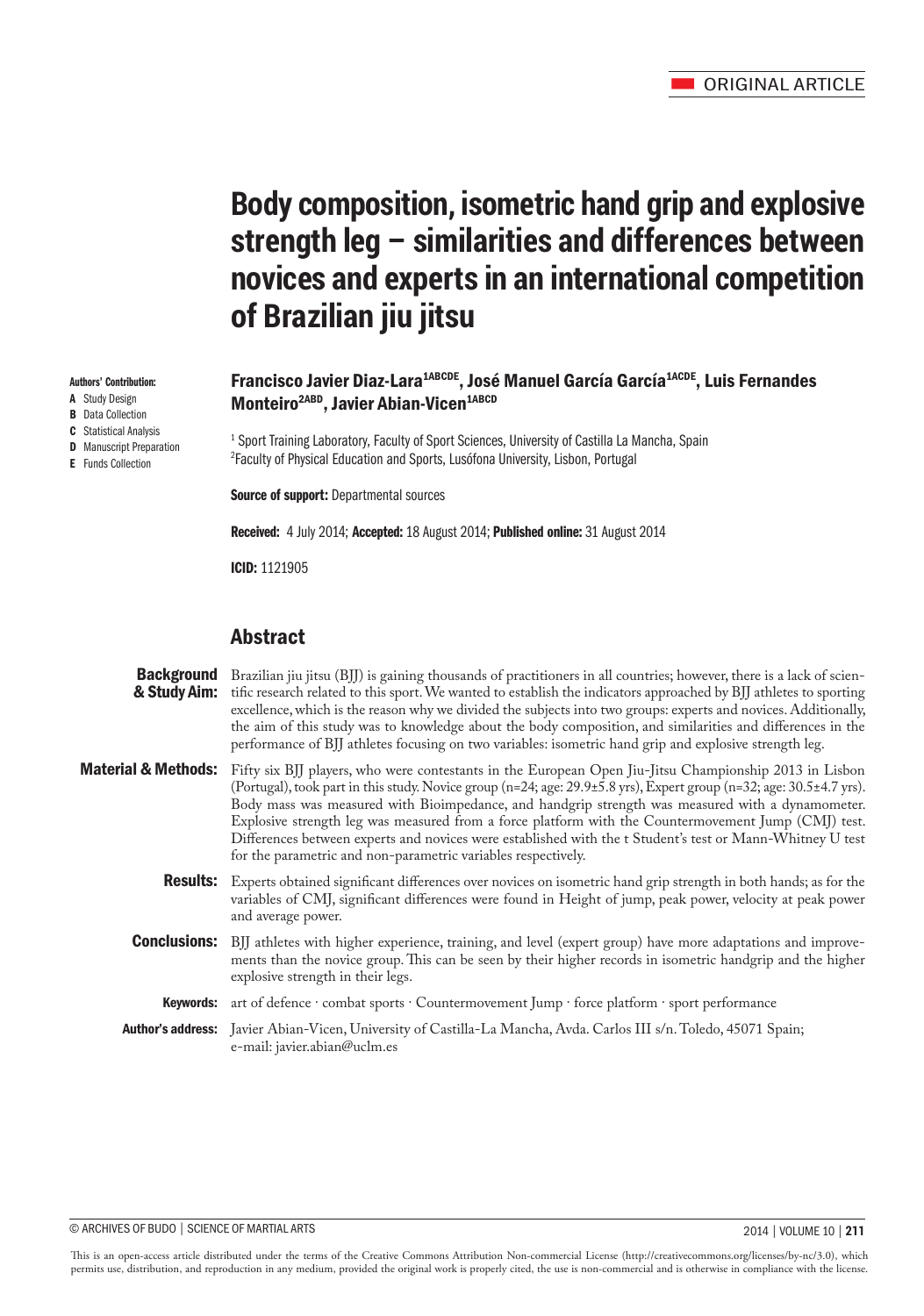**Brazilian Jiu Jitsu –** is a type of fight in which a uniform or *gi* is used; its main purpose is to project or take your opponent down. Once on the ground, you must seek to control your adversary with different techniques (immobilizations, chokes, joints locks). In the absence of submission at the end of the fight, the winner is declared by the number of points won [3]

**Hand grip strength –** is the result of the maximum force that each individual is able to exert under normal mechanic conditions through the voluntary flexion of all finger joints, thumbs, and wrists [9]

#### **Countermovement Jump**

**(CMJ) –** is a test of physical performance, which is a dynamic weight bearing movement skill that utilizes multiple muscles and joints of the lower limbs  $[14]$ 

# **INTRODUCTION**

The Ju-jitsu is believed to have its roots in India. Buddhist monks, who were concerned for their own defence, developed techniques based on the principles of balance, body knowledge, their joint limits, and avoiding the use of arms. This art of defence, together with Buddhism, travelled across Asia, reaching Japan. Once there, it was modified by adapting it to the needs of these people and was called ju-jitsu. In 1914, this Japanese art arrived in Brazil thanks to the teacher Mitsuyo Maeda (Conde Koma), expert in judo and ju-jitsu. He taught Carlos Gracie the techniques he had learned in Japan. Helio Gracie, Carlos's brother, learned this type of fight and modified its techniques, adapting them to their slim and small biotype, with the aim of making it become as effective and efficient as possible. These two brothers created and promoted what is currently known as Brazilian  $Jiu-Jitsu$  (BJJ)  $[1, 2]$ .

Nowadays, sports BJJ is a type of fight in which a uniform or *gi* is used; its main purpose is to project or take your opponent down. Once on the ground, you must seek to control your adversary with different techniques (immobilizations, chokes, joints locks). In the absence of submission at the end of the fight, the winner is declared by the number of points won [3]. Despite BJJ is currently getting thousands of fans and practitioners worldwide, only a few scientific studies are trying to understand the physiological and condition demands required by this sport [4-6].

There are many studies that have used the noviceexpert paradigm in different sports since the 1970s. If we focus on combat sports, we can find an investigation by García et al. [7] in judokas. These authors compare different levels of judokas, thanks to some performance tests done to these athletes (maximal isometric strength,  $VO<sub>2</sub>$  max. etc.). The purposes were to find nonspecific conditional values that do not have any direct impact in competition, and to delimit the important indicators approached by athletes to sporting excellence.

Body composition is an essential component for the control and definition of the weight categories in combat sports modalities. BJJ athletes have a predominantly mesomorphic component, low fat percentages similar to other combat sports such as wrestling and judo [3, 8].

The hand grip strength is the result of the maximum force that each individual is able to exert under normal mechanic conditions through the voluntary flexion of all finger joints, thumbs, and wrists [9]. In many sports, it is common to get information about more useful strategies to develop specific training protocols and increase the strength of athletes' hands to prevent injuries due to their sports practice [10, 11]. If we focus on a BJJ fight, the athlete is in contact with the opponent most of the time. During this period of combat, the athlete needs to perform successive grip movements to maintain this grip, to control the opponent or so as to perform new ways of attack, defence, counter-attacks etc. [12]. Then, static and dynamic strength grip, and gripping endurance are vital to competitive success [13].

Countermovement Jump (CMJ), is a test of physical performance, which is a dynamic weight bearing movement skill that utilizes multiple muscles and joints of the lower limbs [14]. It would be interesting to evaluate the explosive movements like CMJ, due to the high-intensity actions performed in BJJ were predominantly short (less than 3 s). Consequently, muscle power exercises should be included in physical training, since the decisive moments of the fight (scores and submissions) require explosive muscle power actions [15], Moreover, the explosive force manifestation results from the combination of the contractile capacity, that is understood as the concentric action of the agonist muscles without use of the stretch shortening cycle and the capacity to synchronize muscle fibre contraction [16, 17].

The aim of this study was to knowledge about the body composition, and similarities and differences in the performance of BJJ athletes focusing on two variables: isometric hand grip and explosive strength legs.

# **Material and methods**

# **Subjects**

Fifty-six athletes of BJJ, participants of the European Open Jiu-Jitsu Championship 2013 in Lisbon (Portugal) from 16 different countries, took part voluntarily in this study. They were divided into two groups, novices and experts. The criteria used to divide the groups in our investigation were the experience and level of training at this discipline. Considering experts those who had been more than 4 years training BJJ and had a graduation from purple to black belt; whereas novices were those who had been training for less than 4 years and were graduates from white to blue belt. The novice group consisted of 24 athletes (16 blue belts and 8 white belts). The expert group was formed by 32 athletes (17 black belts, 7 brown belts and 8 purple belts) (Table 1). All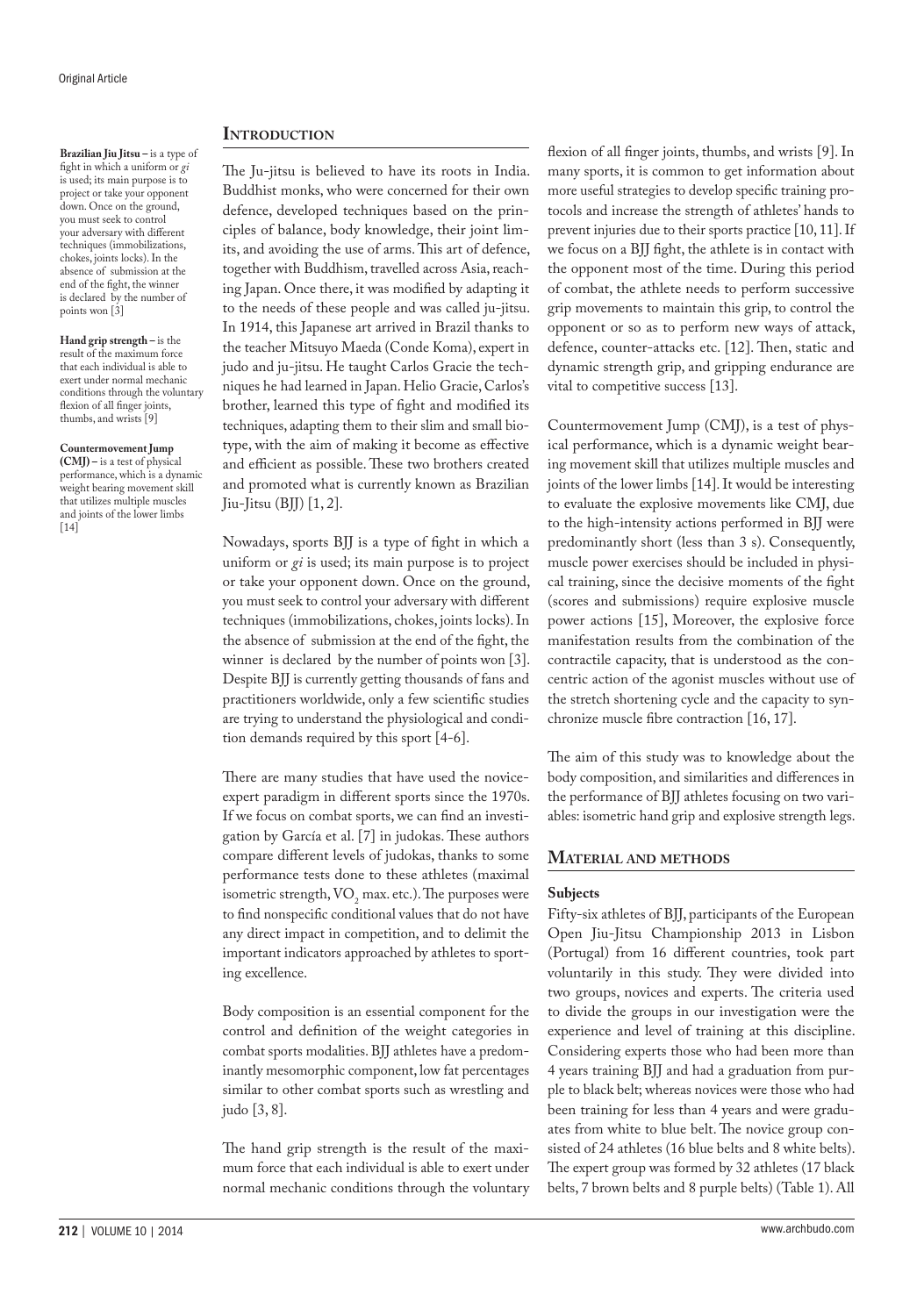participants were informed about the nature and the purpose of this study, as well as the measurements which were going to be taken. After that, participants signed a consent form to allow the researchers to take the measurements and use their data for scientific purposes. The study was approved by the local Research Ethics Committee in accordance with the latest version of the Declaration of Helsinki [18].

## **Protocols**

The European Open Championship 2013 (IBJJF) was celebrated in Casal Vistoso Pavillion (Lisbon, Portugal). The organization provided us a room near the mat to complete all the tests before the competition started. On arrival, the participants got familiar with the measuring instruments corresponding to the maximum intensity tests (counter movement jump and hand grip strength), signed the informed consent document and filled out another one on information regarding their years of practice, hours of training per week, best result obtained in competition that year, years of practice in BJJ and dominant hand. Then, height (SECA Ltd, Germany with a sensitivity of ± 0.1 cm), body mass (Radwag, Poland with a sensitivity of  $\pm$  0.05 kg scale) and body composition with Bioimpedance (BC-418. Tanita Corp, Japan), were measured using established standards to calculate the body fat and the body muscle composition of each subject [19]. All subjects finished all the tests before their first fight and after a specific warm-up of 20 minutes. In the hand grip strength test, the subjects had to grip a manual dynamometer (Takei Scientific Instruments Co, Japan) as hard as possible. Two attempts were made with the elbow extended, the arm parallel to the body and the wrist in neutral position according to the indications of several authors [20-22]. There was a 1 minute break between both attempts and the highest value was chosen for the analysis. In the CMJ test, the participants jumped on a Quattro Jump force platform (Kistler, Switzerland) with their hands on the waist at all times. The angle of knee flexion during the CMJ was freely chosen by the each subject. The highest jump achieved out of three valid attempts with a 1 min rest between them was chosen for the analysis. For the jump test, a leg maximum power output during the jump was determined from ground reaction forces (F). For this calculation, we set the initial vertical velocity of the system at zero. Vertical ground reaction forces were recorded at 500 Hz and were divided by the mass of the system at each time point in order to determine instantaneous acceleration ( $a_{\text{inst}} = F_{\text{inst}}/$  mass). Gravity acceleration was subtracted from the calculated acceleration to ensure that only the acceleration

produced by the participants during the jump was used to determine velocity. The instantaneous vertical velocity  $(v_{inc})$  was integrated from the acceleration. The integration constant was zero because there was no initial movement. Instantaneous power  $(P_{i,j})$ was calculated as the product of the velocity and force (P =  $F_{inst}$  ×  $V_{inst}$ ) at any given point. The power average from the impulse phase (concentric part of the jump) was used for the statistical analysis. Jump height was determined by the flight time. The flight time is the difference between the first instant of take-off and the first instant of landing, we assume the height of the jumper's centre of mass at the instant of landing is the same as at the instant of take-off, and we used the equation to calculate the jump height proposed by Linthorne [23]. The height of the centre of gravity was calculated by the double integration method (work-energy) of the force-time record based on Linthorne [23]. In total, we evaluated 8 different variables: Jump height (H) calculated from the flight time measured in cm; Position of the centre of gravity at the highest point in the flight phase (Hf) measured in cm; Peak power during the push-off phase normalized for the mass of the player (PP) measured in W/kg; Velocity at peak power  $(V_{pp})$  measured in m/s; Force at peak power ( $F_{pp}$ ) measured in N; Average Power (AP) measured in W/kg**;** Vertical path of the centre of gravity between the instants of take-off and first time of the landing (Lr) measured in cm; Second peak vertical force in landing (F2) measured in BW.

#### **Statistical analysis**

The SPSS v. 19 program (SPSS Inc., USA) was used to perform the statistical calculations with descriptive and inferential statistical tests. Initially, normality was tested in all variables with the Sahpiro-Wilk test. After that, the t Student's test for independent samples was used to establish the differences in the normally distributed variables between groups (experts and novices). For the non-parametric variables differences between experts and novices were established with the Mann-Whitney U test. The criterion for statistical significance was set at  $p < 0.05$ . All the data are presented as mean ± standard deviation.

# **Results**

Regarding the characteristics of the subjects, similar results were observed in most variables (age, weight, height, body mass), but significant differences  $(p \le 0.01)$  were observed between experts and novices in relation to years of experience and training (hours per week) (Table 1).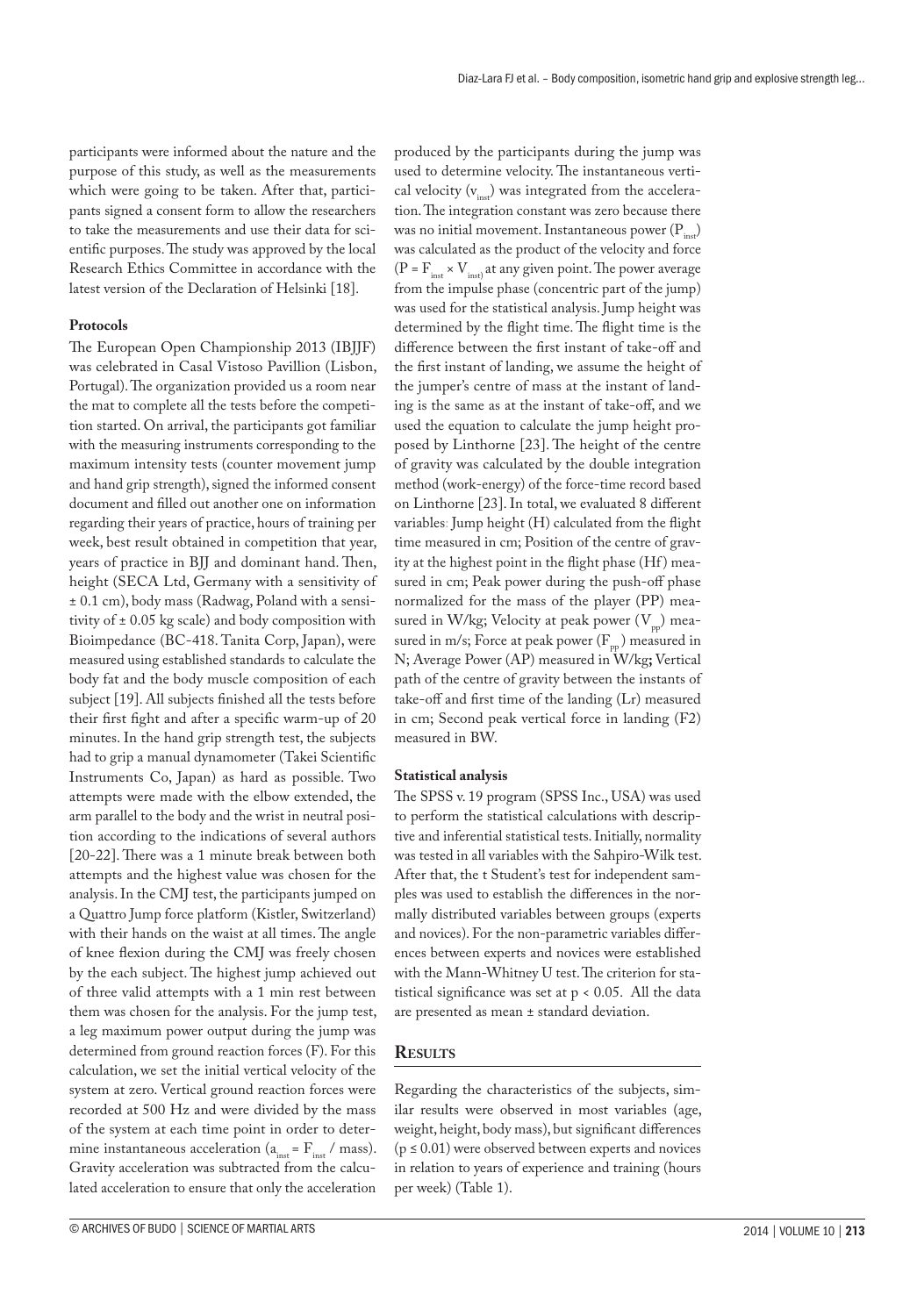#### Original Article

**Table 1.** Characteristics of novices and experts Brazilian Jiu-Jitsu athletes

| <b>Variables</b>          | Novice ( $n = 24$ ) | Expert ( $n = 32$ ) | $\Delta$ (%) | P value  | <b>Effect Size</b> |
|---------------------------|---------------------|---------------------|--------------|----------|--------------------|
| Age (years)               | $29.9 \pm 5.8$      | $30.5 \pm 4.7$      | 1.95         | 0.341    | 0.1                |
| Weight (kg)               | $75.7 \pm 9.3$      | $77.4 \pm 11.3$     | 2.2          | 0.276    | 0.2                |
| Height (cm)               | $177.1 \pm 5.8$     | $175.6 \pm 6.6$     | $-0.8$       | 0.187    | $-0.2$             |
| Body Mass (kg)            | $69.4 \pm 6.9$      | $70.6 \pm 9.7$      | 1.7          | 0.307    | 0.1                |
| % Fat                     | $9.3 \pm 3.7$       | $9.1 \pm 4.6$       | $-2.1$       | 0.432    | $-0.0$             |
| Experience (years)        | $3 + 1.1$           | $9.5 \pm 4.6$       | 217.2        | $0.000*$ | 2.2                |
| Training (hours per week) | $9.4 \pm 2.6$       | $13.1 \pm 3.8$      | 39.3         | $0.000*$ | 1.1                |

\* Differences at p < 0.05

Experts obtained higher values in isometric hand grip strength than novices. Significant differences ( $p \le 0.01$ ) were found both in right and left hand (Table 2).

**Table 2.** Isometric strength grip Brazilian Jiu-Jitsu athletes

| Variables             | Novice $(n = 24)$ | Expert $(n = 32)$ | $\Delta$ (%) | P value  | <b>Effect Size</b> |
|-----------------------|-------------------|-------------------|--------------|----------|--------------------|
| Left hand grip (kgf)  | $43.3 \pm 6.6$    | $49.1 \pm 7.0$    | 13.4         | $0.001*$ | 0.8                |
| Right hand grip (kgf) | $43.6 \pm 7.1$    | $48.6 \pm 6.1$    | 11.4         | $0.004*$ | 0.7                |

\* Differences at p < 0.05

In relation to the variables of (CMJ), significant differences were found between experts and novices in height of jump; position of the centre of gravity at the highest point in the flight phase; peak power; velocity at the peak power; average power and a greater tendency was found in the expert group for vertical path of the centre of gravity. However, no significant differences were observed in force at the moment when the PP was reached (Table 3).

| Table 3. Variables Countermovement Jump Brazilian Jiu-Jitsu athletes |  |
|----------------------------------------------------------------------|--|
|----------------------------------------------------------------------|--|

| <b>Indicators</b>          | Novice $(n = 24)$  | Expert ( $n = 29$ ) | % Dif.  | P value  | <b>Effect Size</b> |
|----------------------------|--------------------|---------------------|---------|----------|--------------------|
| $H$ (cm)                   | $29.7 + 5.0$       | $34.2 \pm 5.1$      | 15.2    | $0.002*$ | 0.9                |
| Hf (cm)                    | $39.2 + 4.5$       | $44.6 \pm 4.8$      | 13.8    | $0.000*$ | 1.1                |
| $PP (W \times kq^{-1})$    | $45.2 + 4.9$       | $51.6 \pm 7.6$      | 14.0    | $0.001*$ | 1.0                |
| $Vpp$ (m s <sup>-1</sup> ) | $2.3 \pm 0.2$      | $2.4 \pm 0.2$       | 7.1     | $0.001*$ | 0,9                |
| Fpp(N)                     | $1534.1 \pm 234.3$ | $1575.8 \pm 221.9$  | 2.7     | 0.512    | 0.2                |
| AP (W/kg)                  | $23.8 \pm 3.5$     | $26.9 + 4.9$        | 13.1    | $0.014*$ | 0.7                |
| $Lr$ (cm)                  | $-13.5 \pm 7.8$    | $-18.1 \pm 8.7$     | 33.3    | 0,056    | $-0.5$             |
| F2 (BW)                    | $5.4 + 2.0$        | $4.9 \pm 1.8$       | $-10.0$ | 0.318    | $-0.3$             |

\* Differences at p < 0.05; H= Height of jump from flight time; Hf = position of the centre of gravity at the highest point in the flight phase; PP = peak power;  $V_{po}$  velocity of the centre of gravity at which PP was reached;  $F_{po}$  = force at the instant which PP was reached; AP= Power average during the jump; Lr= vertical path of the center of gravity between the instants of take-off landing; F2 = second peak vertical force during landing.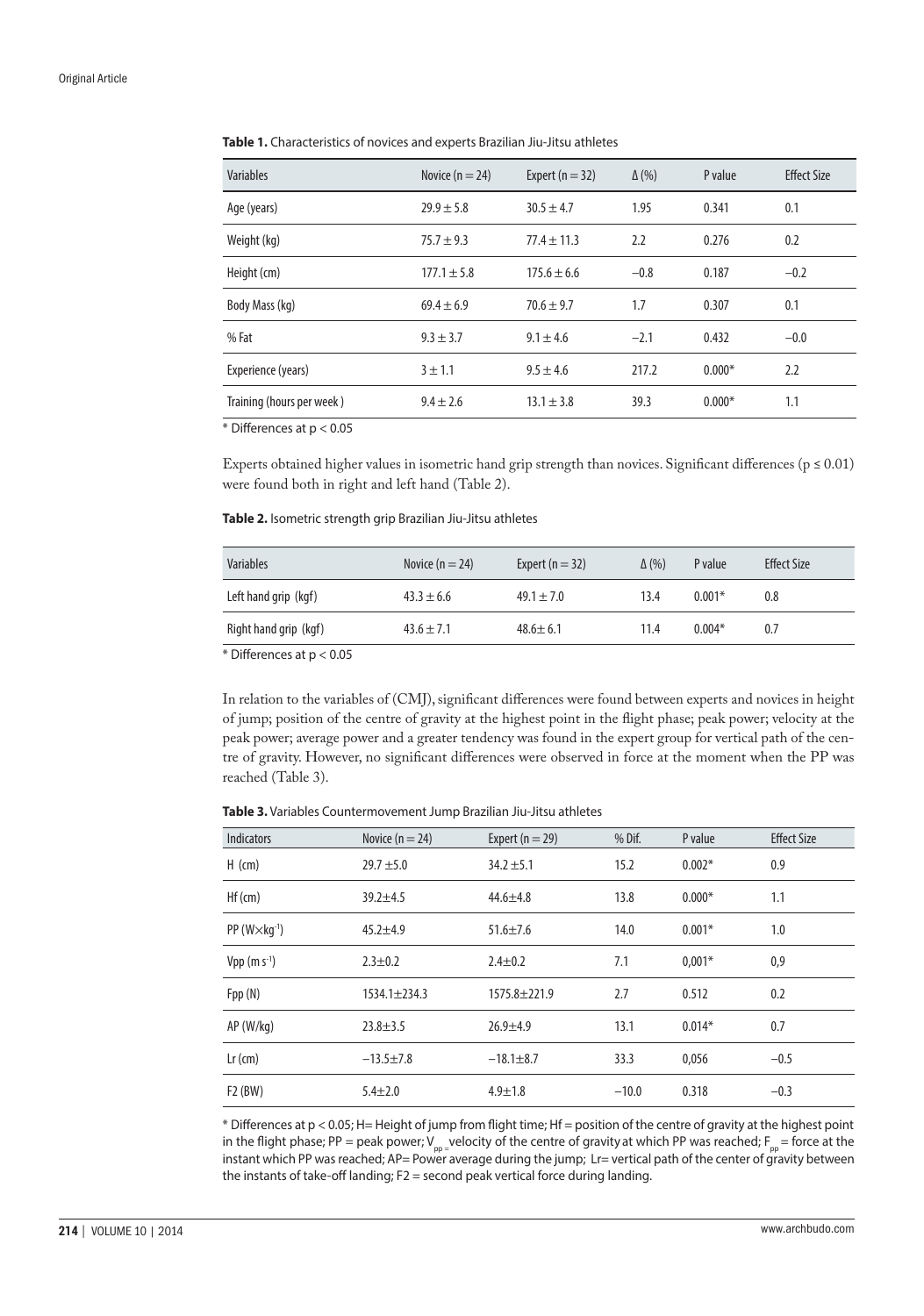# **Discussion**

Analysing the characteristics of the sample, regarding to body composition (Table 1), as we mentioned before, there are no differences observed in body composition between our experts and novices. In the bibliography, there are two studies that analyse body composition of BJJ fighters. The results of our study are lower than those found by Del Vecchio et al. [3] (9.8±4.2 kg) and Andreato et al.  $[8]$  (10.3 $\pm$ 2.6 kg). This may be due to the moment of the sports season, in our study athletes were measured just before they had their first combat in an international championship, with everything it entails (competition period, weight adjusted to the maximum in their category, etc.), whereas the other two studies were carried out one during the first preparatory period and the other investigation period is not recorded.

# **Experts, novices and hand grip strength**

Our results may suggest that athletes with some degree of experience, expertise and continuous training in BJJ developed adaptations and improvements related to the isometric handgrip strength. We found significant differences between experts and novices in both hands (right, p= 0.004 and left, p = 0.001). We have only found three studies in the bibliography in which BJJ expert athletes are compared to lower-level athletes. Borges-Junior et al. [11], analysed the handgrip in 29 men athletes practicing aikido, judo, rowing, BJJ and non-athletes. In this research, only significant differences between BJJ athletes and aikido athletes, and BJJ athletes and non-athletes were found. Oliveira et al. [12], compared 21 athletes graduated as black and brown belts, with 29 graduates from blue to purple belts, these authors finds no significant differences in relation to hand grip strength. While data from their experts are similar, these novices have better results than ours, it may be because their novices have twice as many years of experience  $(5.8 \pm$ 1.5) [12] versus  $(3.0 \pm 1.1 \text{ years})$  the ones in our study. Although, these authors found no significant differences, they obtained higher values for their expert group (black and brown belts) compared to their non-expert group. Nonetheless, the same authors did find significant differences between BJJ athletes and non-athletes (other 50 subjects were used as a control group) for the left hand. Finally, Corrêa da Silva et al. [24] performed a study with 20 BJJ athletes, we found many parallels with our research. Firstly, in this study, there are differences between elite and non-elite athletes. Secondly, the criterion of differentiation between both groups is

very similar to the one we have established in our research. However, these authors did not measure hand grip strength with a dynamometer because they carried out two specific tests of hand grip. The last similarity between both studies is that these authors also found significant differences between elite and non-elite BJJ athletes.

If we analyse our data of isometric handgrip strength, novices (LHG= 43.3 ± 6.6 kgf; RHG= 43.6 ± 7.1 kgf) and experts (LHG=  $49.1 \pm 7.0$  kgf; RHG=  $48.6 \pm 6.1$  kgf) and compare them with the bibliography, the data obtained from our experts and novices are higher than those obtained by BJJ elite athletes by Andreato et al. [6]. If we only compare the data recorded from our experts, they are above those obtained by BJJ adult athletes in Andreato et al. [15], close to those obtained by BJJ brown and black belts in Oliveira et al. [12], as above mentioned, and lower than those obtained by Franchini et al. [4, 25] in BJJ black belts and BJJ athletes respectively. Moreover, when compared to other similar sports, which have been researched, like judo, the data of both our experts and novices would be close to the data obtained by Franchini et al. [26] from Brazilian national judo. If we only focus on the data from our experts and compare them with judokas, our data are clearly below the senior judokas in Little [27] and the Canadian judo team in Thomas et al. [28].

Most authors who have studied hand grip strength in BJJ have concluded that athletes of this sport do not have high hand grip strength results [4, 6, 12, 15], we agree with this statement, especially if we compare data with high level judokas. However, observing our results, we think that it is very important that BJJ athletes reach minimum values, necessary to compete effectively in high level of this sport. Some authors suggested that the percentage of grip strength loss could be related to the corresponding initial maximum isometric strength [29, 30]. Bonitch-Gongora et al. [31] are in the same line in their study done with judokas elite and non-elite, their findings suggest that elite judokas are able to develop higher levels of handgrip strength and they also have better strategies to resist successive contractions. Therefore, we can state that having high maximum hand grip strength may be necessary to improve gripping endurance. There is a consensus in the specific bibliography about the importance of this ability (gripping endurance) [4-6, 12, 15], since the more continuous grip actions performed in BJJ, require the higher resistance in maintaining constant levels of force over a longer period of time.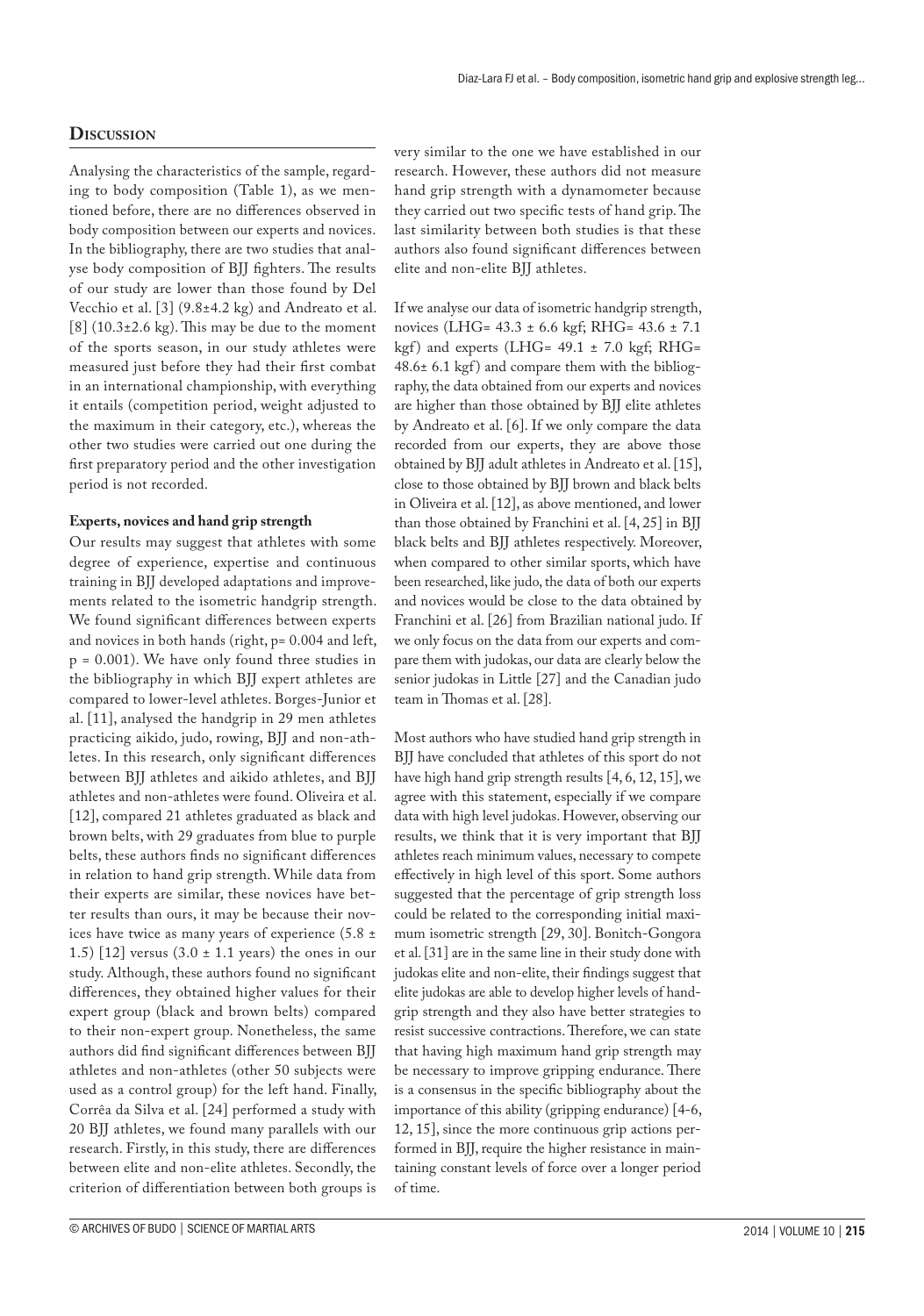#### **Experts, novices and explosive force**

Vertical jumping performance is not described in other studies regarding BJJ athletes. However, observing our results, it seems that the jump performance can be a factor that discriminates between two groups with different levels of training and experience [32, 33].

Thanks to the results obtained in CMJ jump, we observed higher explosive strength in the legs of experts than in novices; this is reflected in the significant differences found in relation to three performance variables in the jump: height of jump (H), peak power (PP), and average power (AP). Furthermore, regarding the moment when the peak power was reached, we observe that there are significant differences in velocity (V**pp**), but there are not differences in force  $(F_{\text{pp}})$ . This means that higher records in the variables discussed by experts (height, peak power and average power) are mainly due to their ability to generate more speed in the CMJ, maintaining strength levels.

We are aware that BJJ is a sport in which the manifestations of strength endurance are very important [6, 13]. However, as we have seen in the results of our research, athletes with more expertise and experience also have a good base of explosive strength. This statement is based on authors who explain that the decisive moments, that determine the result of the fight (guard passes, sweeps, submissions etc), require explosive strength and power. Therefore, these skills must be trained specifically in BJJ to improve them [3, 15] and plan your training, not only to improve your abilities but also so that the athlete has no performance losses at any specific period of training [5].

Looking at the three performance variables obtained in CMJ by our experts (H, PP and AP) and compared with other studies found in the literature, our data are very close to those obtained by Spanish students of the Faculty of Sports Science [34], but are clearly below most explosive athletes such as participants of the Spanish National badminton championship [35]. If we compare the data obtained about jumps in combat sports such as judo (due to the lack of evidence in BJJ) to our jump height data, they are below judo athletes [32], but they are very similar to Greek trained judokas [33].

To sum up, BJJ athletes have not achieved very high results in CMJ, especially when compared to highly explosive athletes like badminton players. However, observing our data, which led us to differences between experts and novices, and considering that the explosive actions often decide the outcome of the fight in BJJ, it would be very interesting to further investigate in this direction, both in the analysis of the explosive strength of legs and arms.

#### **Limitations of the study**

Since these athletes performed the tests about an hour before the competition, we selected interesting tests to investigate, which would not affect their subsequent performance during the fight. It would have been interesting to measure the hand gripping endurance and the explosive strength of arms, as well as to perform a test of repeated jumps in different level groups just before an important competition (or at a close stage during the season).

# **Practical applications**

Based on the literature review and the data obtained in our research, BJJ competitors could include exercises of this type within the specific stage: Work to improve the isometric handgrip strength, statically (i.e. sustain grip holding on the *gi* rolled around the bar) and exercises to improve the gripping endurance, dynamically (i.e. with chin ups with *gi* or series of trx with *gi*). Furthermore, they should work the leg power (i.e. box jumps between 80 and 100 cm, repeated sprints, legs power drills).

# **Conclusions**

BJJ athletes have less fat percentages, which is quite similar to other combat sports such as wrestling and judo.

It is suggested that BJJ athletes with higher experience, training, and level (experts), have adaptations and improvements related to the isometric handgrip strength, if we compare them with other athletes with less training time and lower levels (novices). These results are also interesting because some authors have established a direct relationship between isometric hand grip strength and gripping endurance. The gripping endurance seems a key factor in the performance of BJJ athletes and appears as an essential in the specific literature.

Moreover, it is suggested that expert athletes have more power and explosive strength in their legs than novices because they are able to generate more power and height in the CMJ test. According to the available research bibliography, power actions in BJJ are the ones which often determine the final result of the fight.